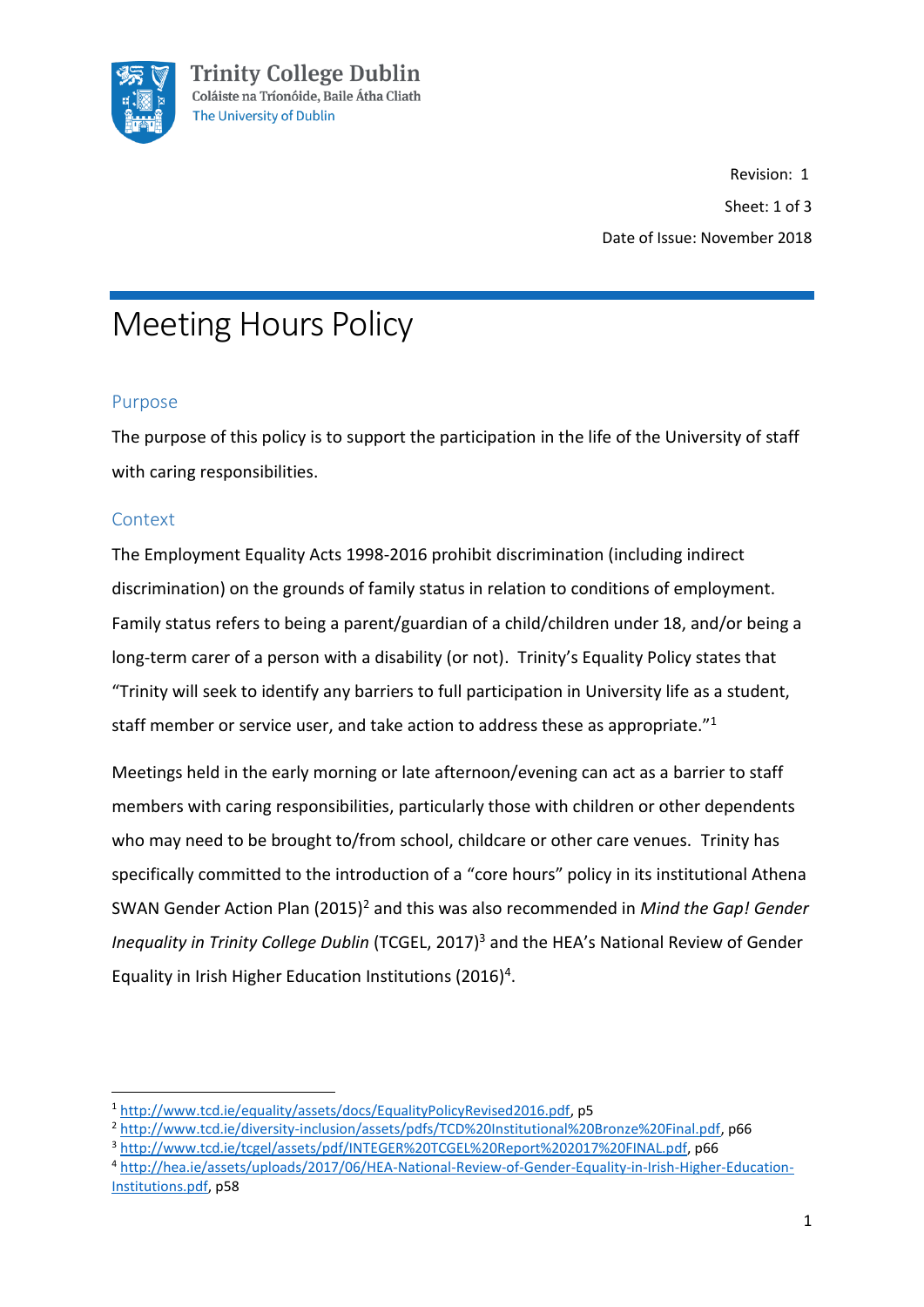

#### Scope

This policy applies to all staff irrespective of gender, family status, paygrade or job category (i.e. academic, research, or professional)

#### Commitment

Trinity endorses the principle that meetings<sup>5</sup> which staff are expected to attend as part of their work will, as far as possible, be held within the hours of 10.00am to 4.00pm, Monday to Friday. It is acknowledged that these times may not be suitable for every meeting. However, meetings outside these hours should be the exception rather than the rule.

#### Implementation

Any staff member who is organising a meeting should make every reasonable effort to schedule the meeting starts and finishes within the times of 10.00am to 4.00pm, Monday to Friday. Where it is not possible to hold a meeting within these hours, the meeting organiser should be prepared to provide brief justification (if requested) for holding the meeting outside these hours. Justification may relate to local shift patterns, occupational requirements, service provision, attendance of participants with external work commitments, or other factors necessary for the effective operation of university business.

#### Governance Bodies

Trinity is committed, as far as is possible, to holding meetings of the following governance bodies between the hours of 10.00am and 4.00pm, Monday to Friday.

- Board
- Council

**.** 

- Committees of Board and Council
- Faculty Executives
- School Executives

<sup>&</sup>lt;sup>5</sup> Typical meetings covered by this policy include regularly scheduled meetings such as committee meetings, management meetings, regular research group meetings*, i.e*. decision-making and consultative meetings that deal with the core business of the unit.